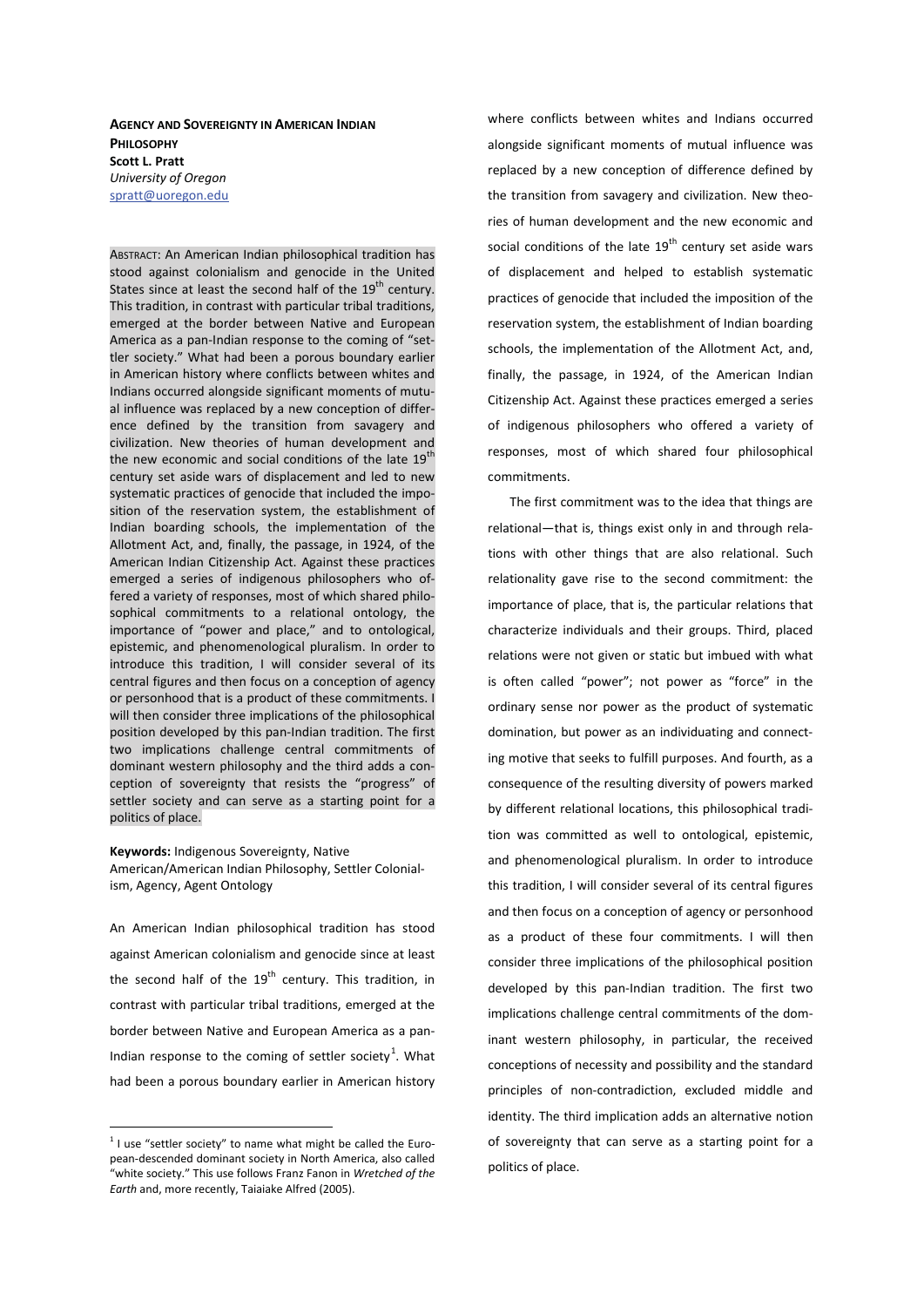## 1. Agency and America

In 1911, a Lakota man, called Charles Eastman in settler society, published a volume, *The Soul of the Indian*, whose title recalled W. E. B. Du Bois's book published a few years earlier, *Souls of Black Folk*. Ohiyesa was a Boston University-trained physician who had grown up with his Lakota grandparents on the northern plains after his mother died and his father fled to Canada in the aftermath of the "Great Sioux Uprising" in 1862. In 1873, his father returned and urged his son to become western educated. After attending Beloit, Knox and Dartmouth Colleges, Charles Eastman received his medical degree in 1890. *The Soul of the Indian* offers a philosophical framework used by indigenous people in their stand against empire. Central to this framework was the conviction that "every creature possesses a soul in some degree, though not necessarily a soul conscious of itself. The tree, the waterfall, the grizzly bear, each is an embodied Force, and as such an object of reverence. $^{n^2}$  In a world in which every creature, that is, every created thing, has a "soul," Eastman argued that people behave differently and with respect. Framing the resulting way of life as "religious," Eastman explained, "Every act of [an Indian's] life is, in a very real sense, a religious act. He recognizes the spirit in all creation, and believes that he draws from it spiritual power."<sup>3</sup> Thanks are due to the creatures with whom one interacts and freely giving back to those creatures makes reciprocal relations also mutually constructive. This ontological view of relational beings also provided a critical perspective on settler society. "As a child," Eastman said, "I understood how to give; I have forgotten that grace since I became civilized. I lived the natural life, whereas I now live the artificial. Any pretty pebble was valuable to me then; every growing tree an object of reverence. Now I worship with the white man before a painted landscape whose value is estimated in dollars! Thus the Indian is reconstructed, as the natural rocks are ground to powder, and made into artificial blocks which may be built into the walls of modern society."<sup>4</sup> Even as he framed a conception of indigenous life, however, he also made room to acknowledge western religion and is able to harness both indigeneity and Christianity a critical tool. "There is no such thing as 'Christian civilization'," he concludes. "I believe that Christianity and modern civilization are opposed and irreconcilable, and that the spirit of Christianity and of our ancient religion is essentially the same."<sup>5</sup>

Eastman became part of the Pan-Indian movement that began in the late  $19^{th}$  century through the work of a number of American Indian intellectuals, many educated in boarding schools.<sup>6</sup> The signal organization for the movement was the Society of American Indians, founded in 1911 two years after the National Association for the Advancement of Colored People (NAACP). Among the "associate" (non-Indian) founding members were cofounder of the NAACP W. E. B. Du Bois, social gospel movement leader Lyman Abbott, and Cornell University philosopher, Frank Thilly. The SAI's program was never clearly settled, but the work of several of its leaders adopted views that followed the path set by Eastman.

Arthur Parker, a Seneca Indian, who also served as the editor of the SAI journal, both affirmed the need for American Indians to "assimilate" to the dominant economy and at the same time made a case for sustaining aspects of Indian culture as a means of combating the evils of industrial capitalism. In his first address to the SAI on education, Parker concluded "The true aim of educational effort should not be to make the Indian a white man, but simply a man normal to his environment."<sup>7</sup> Here, standing against empire—"commercial greed" and the "sordid … conventional ideas of white civilization"—

<sup>2</sup> Eastman, Charles, *The Soul of the Indian*, Boston and New York: Houghton Mifflin, 1911, p. 15.

 $<sup>3</sup>$  Ibid., p. 15.</sup>

<sup>4</sup> Ibid., p. 88.

<sup>5</sup> Ibid., p. 24.

<sup>6</sup> Hertzberg, Hazel W., *The Search for an American Indian Identity: Modern Pan-Indian Movements*, Syracuse: Syracuse University Press, 1971.

<sup>7</sup> Parker, Arthur C., The Philosophy of Indian Education, *Proceedings of the First Conference of the Society of American Indians*, Washington, D. C., 1912, p. 75.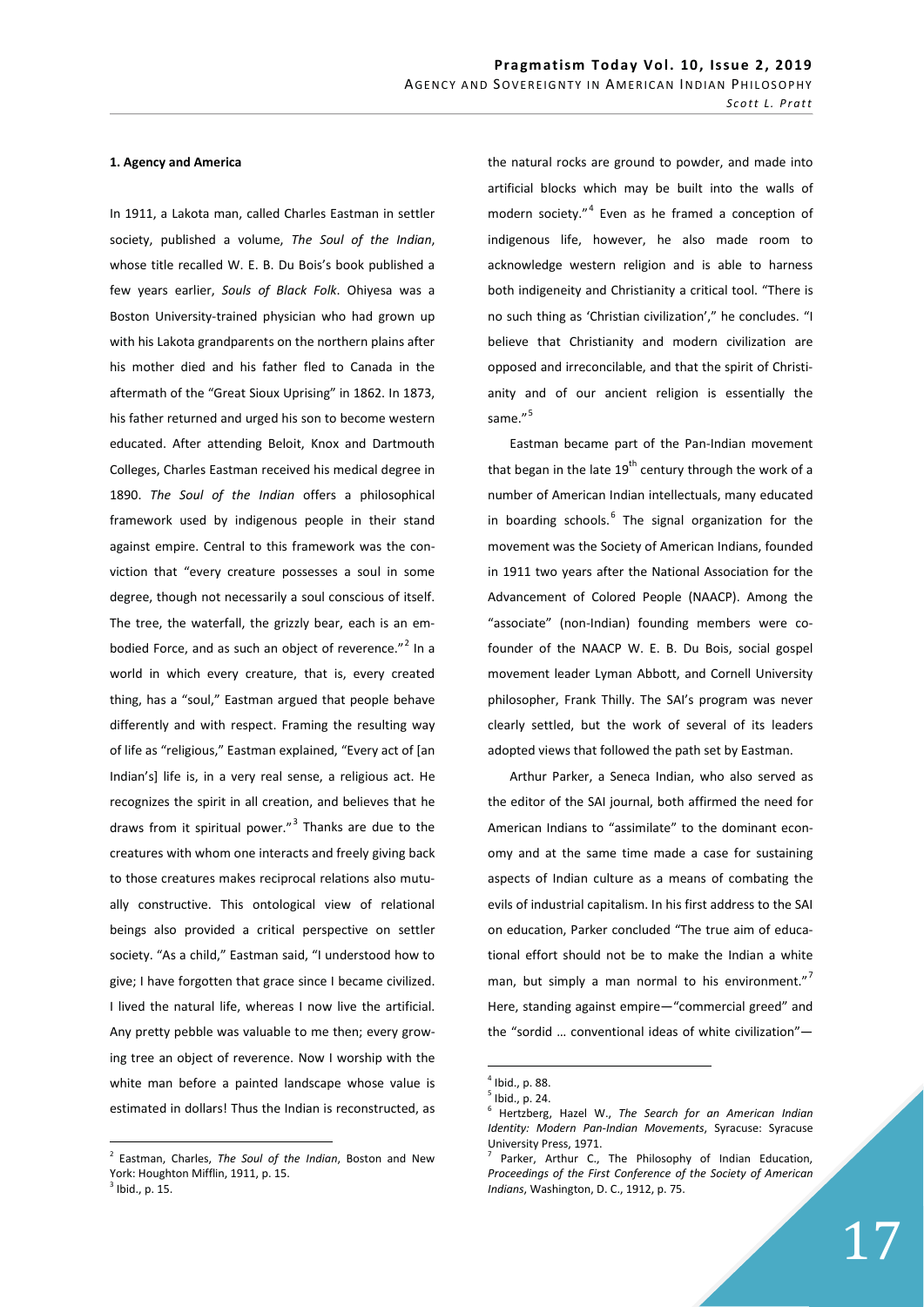required the opposite movement. "[Indians] should cease to struggle against [the culture that engulfs them], that [they] should become a factor of it [so that they] should use [their] revitalized influence and more advantageous position in asserting and developing the great ideals of [their] race for the good of ... all [hu]mankind."<sup>8</sup>

This view of indigenous activism, he argued in a 1916 paper published in the *American Journal of Sociology*, stood explicitly against aspects of the new system of genocide that developed in the late  $19<sup>th</sup>$  century. "In the beginning, there was an endeavor to occupy the land forcibly and by various means to exterminate its barbaric owners. … The idea of extermination persisted for a long time, … but there was enough sentiment to bring about a new course—that of segregation."<sup>9</sup> For Parker, segregation was not a program designed to foster tribes but was rather a continuation of the system of genocide that began with the process of displacement and removal. "Segregation," he concluded, "did more to exterminate the Indians then did bullets. Rigorously guarded reservations became a place of debasement." $10$  The practices carried out, Parker charged, "[have] permitted the soul of a race … to sink beneath the evils of civilization into misery, ignorance, disease, and despondency."<sup>11</sup> The correct response, Parker argued, was to demand that settler society "return" certain stolen or destroyed aspects of indigenous life that could support the renewal of tribal cultures and the possibility of reciprocity with other cultures. These included indigenous intellectual and community life, and economic independence.<sup>12</sup>

 Outside the SAI other native thinkers also challenged settler society. Luther Standing Bear, a member of the Oglala Lakota, was among the first students taken to the Carlisle Boarding School in Pennsylvania, where he was trained as a tinsmith. $13$  When he returned from

Carlisle he worked for a time as a teacher and a shopkeeper at the Pine Ridge reservation. In 1905, he was elected chief of the Oglala and, after much controversy and conflict with the Bureau of Indian Affairs, left South Dakota in 1912 to become an actor, first with the Buffalo Bill Wild West Show and then in Hollywood movies.<sup>14</sup> Late in life he became an activist against the conditions imposed on the Lakota and wrote four books. In his last, *Land of the Spotted Eagle* published in 1933, Standing Bear diagnosed the failure of white society. "The White man," he said, "does not understand the Indian for the same reason he does not understand America. He is far too removed from its formative processes. The roots of his tree of his life have not yet grasped the rock and soil."<sup>15</sup> In contrast, "in the Indian the spirit of the land is still vested; it will be until other men are able to divine and meet its rhythm. Men must be born and reborn to belong. Their bodies must be formed of the dust of their forefathers' bones."16 Like Kicking Bear, Standing Bear was clear about the future of life in North America. "[It] is now time for the destructive order to be reversed… [In] denying the Indian his ancestral rights and heritages the white race is but robbing itself. But American can be revived, rejuvenated, by recognizing a nature school of thought. The Indian can save America."<sup>17</sup>

## **II. Agent Ontology**

By the 1960s, this tradition of American Indian philosophy that stood against empire found new voice in the work of Vine Deloria, Jr., whose grandfather had been a co-founder of the SAI and whose aunt, Ella Deloria, a Columbia-trained ethnographer, served as the secretary for the SAI's successor organization, the National Council

<sup>8</sup> Ibid., p. 76.

 $9$  Parker, Arthur C., The Social Elements of the Indian Problem, *The Journal of American Sociology, 22, 2, 1916, p. 252.* <sup>10</sup> Ibid., 252.

 $11$  Ibid., pp. 252-3.

<sup>12</sup> Ibid., pp. 258-9.

<sup>&</sup>lt;sup>13</sup> Standing Bear's brother, Henry, was one of the founding

members of the SAI and was apparently a resident of Hull House in Chicago at some point.

<sup>&</sup>lt;sup>14</sup> Hale, Frederick, Acceptance and Rejection of Assimilation in the Works of Luther Standing Bear. *Studies in American Indian Literatures*, Series 2, 5, 4, 1993, pp. 25-41. 15 Standing Bear, Luther, *Land of the Spotted Eagle*, Lincoln:

University of Nebraska Press, (1933) 1978, p. 248.  $16$  Ibid.

 $17$  Ibid., p. 255.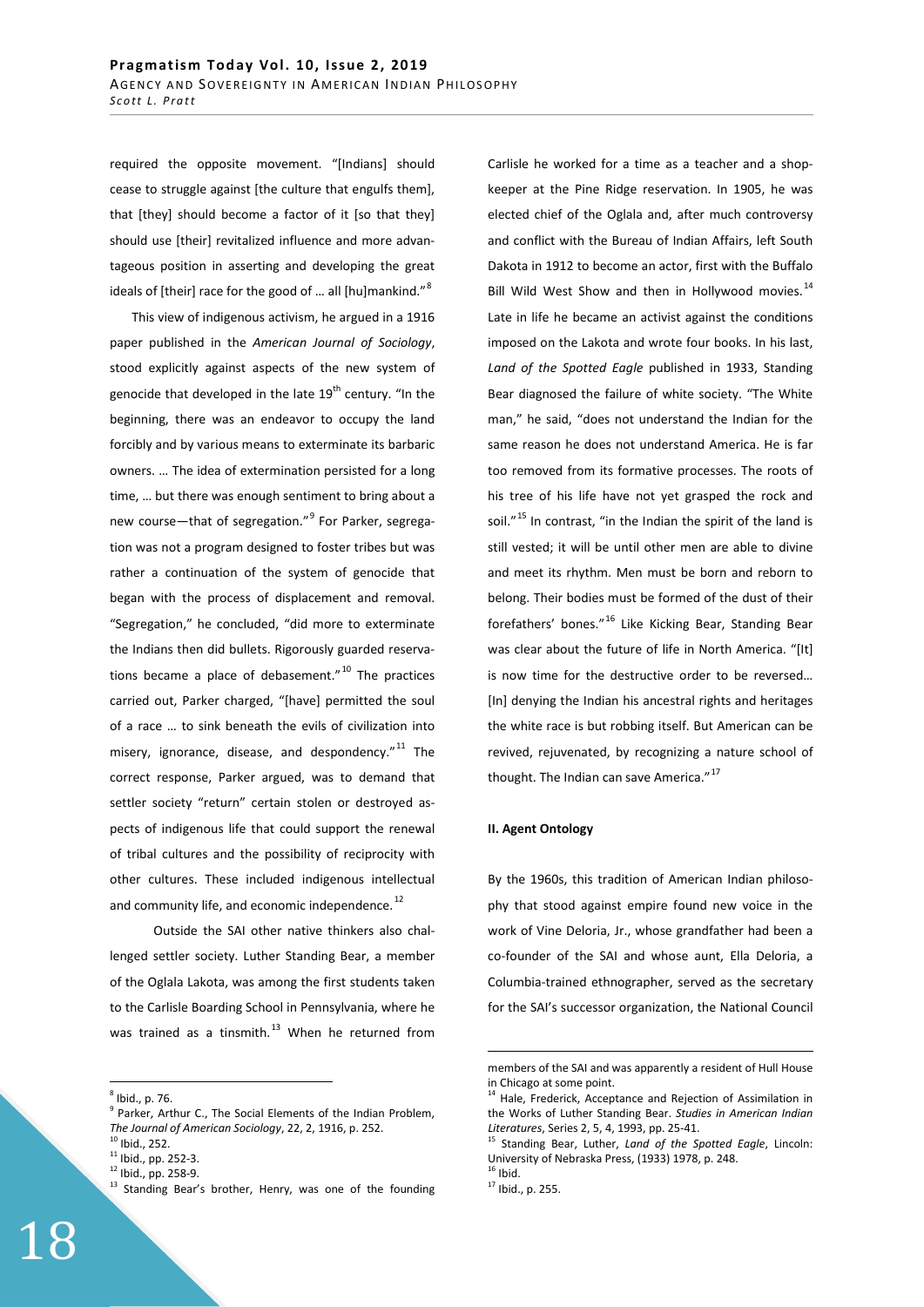of American Indians. Deloria, like his predecessors, offered both a critique of the dominant Europeandescended culture in North America and a vision of an alternative world framed by place and peopled by diverse agents—human and otherwise—understood as persons.

For Deloria, the central element of what he offers as American Indian philosophy is a particular conception of personhood, one that rejects the idea that the world is reducible to passive matter or to substances like matter and mind. Instead, he offers a view founded on what he calls a "simple equation": "*power and place produce personality*."18 Put another way, persons (or *agents* as I will call them) are both relational and purposive. $^{19}$  As relational, as placed, persons or agents are like points in geometry formed by the intersection of lines. Without the lines, the point—the person—does not exist. However, the example of a point is an insufficient analogy since points are easily seen as passive constructions of someone else's activity. Agents, things that can act with a purpose, are more than just relational beings; they are also modal, acting toward a possible future that is as yet unfulfilled. This aspect of personhood—power—involves both a determinate past and possible futures that are indeterminate. To say of a tree that is has power is to say that its past is one of tree activity. Its future will at once be constrained by its past. The product of relations with other agents and its own responses form a starting point. Depending on its activities and those of the agents it next encounters, it could become lumber, for example, or shade for someone on a hot day, or an inspiration or an adviser for someone who encounters it in need of their own sense of direction. Our tendency in the west is to attribute whatever possibility a thing like a tree has to the possibilities of the human beings (or at least the "higher" animals) it encounters. But this is to miss the ontological point. Trees (as well as humans and higher animals and larger systems like rivers, waterfalls, and ecosystems) are relational—placed. A tree's past and present is an intersection of activities where human purpose is only part of what has established the possibilities that exist for it in its next days or seasons. The ontology of individuals (and groups) is a matter of relations and power—that is, they are, to borrow a phrase from John Dewey, active doings and undergoings such that *what* they are is better taken as *who* they are. In sum, Deloria says, "every entity [has] a personality and [can] experience a measure of free will and choice"<sup>20</sup>.

If ontology is the starting point, then the size and duration of agents are not given in advance but are characteristics of the place and power at hand. Individual human beings as individual agents live in relation to others—human and otherwise—and seek to fulfill their purposes as those around them do likewise. As Deloria observes, the planet itself is an agent and "nurtures smaller forms of life—people, plants, birds, animals, rivers, valleys, and continents" $^{21}$ . From the perspective of the "smaller forms of life" as members of larger ones, individuals are not independent but rather are parts of larger agents who also seek to fulfill purposes and who persist as agents even as their members die and new members become parts. Tribes and peoples are themselves agential wholes acting in a context of other such agents sustained by their parts but not reducible to them. Just who, then, count as agents? The answer may not be known in advance; since agency is relational it can make itself apparent only in the process of relating to others. The result, for Deloria, is that "In the moral universe all activities, events, and entities are related, and consequently it does not matter what kind of existence an entity enjoys, for the responsibility is always there for it to participate in the continuing creation of reality." $^{22}$ 

If the world is composed of agents as Deloria sug-

<sup>18</sup> Deloria, Jr., Vine and Daniel R. Wildcat, *Power and Place: Indian Education in America,* Golden, Co.: Fulcrum Publishing, 2001, p. 23.

<sup>&</sup>lt;sup>19</sup> Pratt, Scott L., Persons in Place: The Agent Ontology of Vine Deloria, Jr., *APA Newsletter on American Indians in Philosophy*, 6, 1, 2006, pp. 4-9.

<sup>20</sup> Deloria, Jr., Vine, *Spirit and Reason: the Vine Deloria, Jr., Reader*, Golden, Co.: Fulcrum Publishing, 1999, pp. 52-3. 21 Ibid., p. 49.

 $22$  Ibid., p. 47.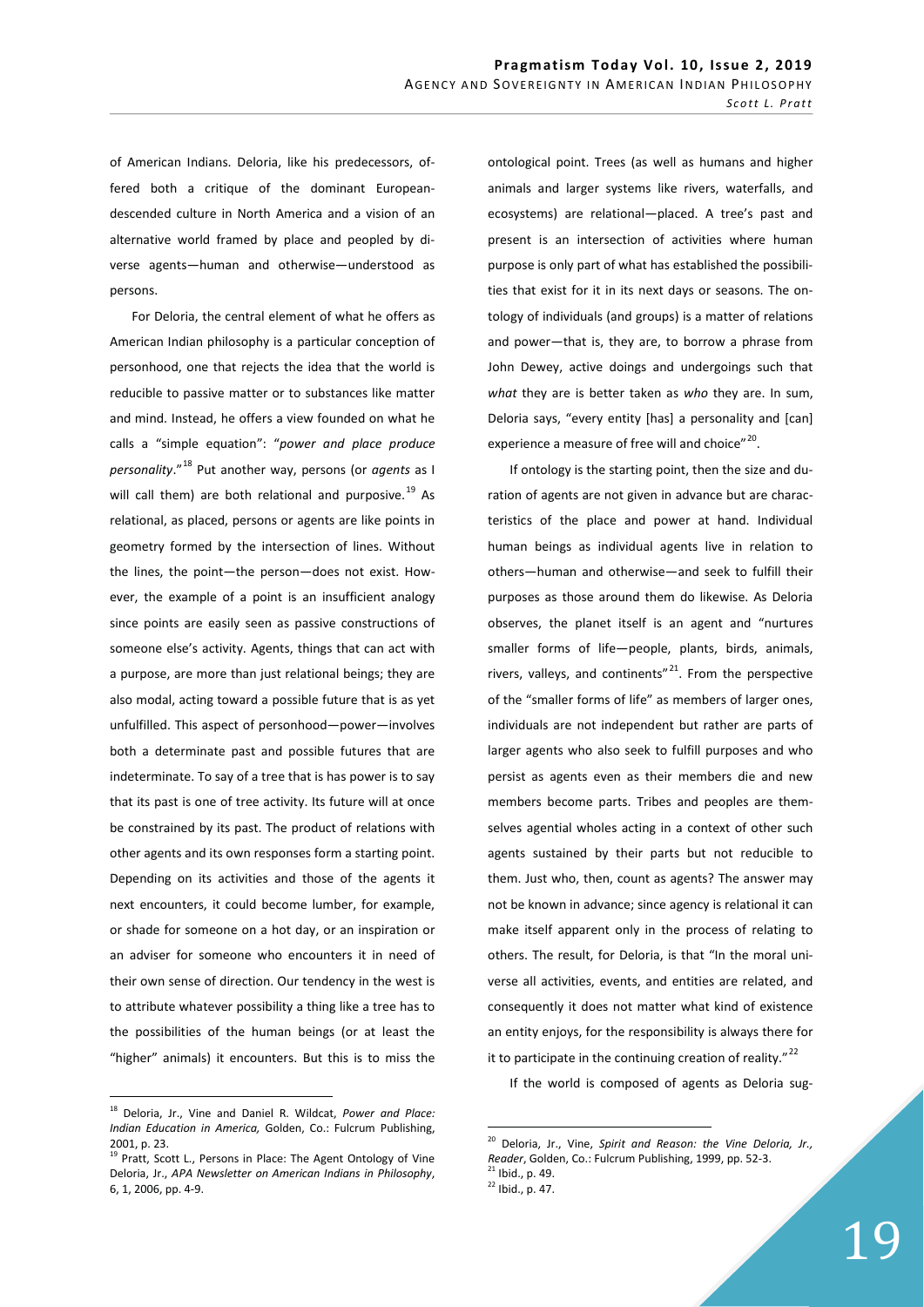gests, there are three further implications to be considered that relate to the character of the world. The first revises the western conceptions of necessity and possibility, while the second marks the recognition of boundaries, vagueness, and chance as "real." The third implication points toward a conception of politics that begins with the recognition of collective agency or what may also be called sovereignty.

The first implication is that if there are agents of the sort proposed, then the universe is one in which real possibilities exist. When, for example, one faces a choice, there is, in at least some cases, no set of determining conditions that guarantee a particular choice; the judgment of an agent intervenes in the course of affairs established by the relations in which the agent exists. Agents order not just their own experience, as some might conclude, but order the world so that the purposes they chose and the choices they made are ontologically significant. At the same time, should agents become constrained by the relations that frame them, they can fail to recognize alternatives or come to believe that they do not have an ontologically significant role. Received conceptions of agency and received purposes can affect this narrowing so that even as agent ontology like Deloria's affirms the reality of alternative possibilities, it also can provide a critical framework for identifying the ways in which agency is narrowed or denied.

The second implication is that agent ontology and its notion of ordering also leads to the recognition of boundaries, vagueness, and chance. Between alternatives there stands an agent whose character or disposition to act is continuous with both alternatives. At the moment of choice, the person or agent in its relation is a contradiction whose logical character is formally indeterminate. Such formal indeterminacy applies not only to individuals but agents of greater complexity and size, collective agents, long persisting agents and so on. When a community faces alternatives for going forward, for example, to ally with another community or oppose it, the community itself stands in a "space" between, at a boundary continuous with both sides or alternatives. It is at the same time part of one side, A, and part of the other side, B. But since, as an agent faced with real possibilities, the agent is also neither A nor B. Since the agent is A and B and not A and not B, by the usual logical rules regarding conjunctions, one can conclude that the agent is A and not A (not to mention, also B and not B). The agent then is logically indeterminate as to its direction based on the relations that form it. And yet as an agent, it can nevertheless go forward by making a choice by carefully deciding, rolling the dice, or acting on a guess.

Further, from the perspective of an agent who is an observer, when an object on the horizon is vague or unclear (in what it is or what it will do), it is not only vague for the observer, but ontologically vague in anticipation of the settlement of its determining relations. Again, making a determination is not simply seeing what is already determined, but is an ontologically significant act. To recognize agent ontology is to affirm that the experience of vagueness is not simply a "subjective" state, but is characteristic of the world. Boundaries, with their indeterminate character, and vagueness in the connection between things, open the world to the emergence of something new—by choice or chance—and for ongoing growth and change through the actions of agents.

The ontological standing of boundaries and vagueness also lead to the rejection of a particular set of ordering principles that are at the heart of Enlightenment philosophy and central to how one understands relations between things, that is, the idea of borders. These common ordering principles are the principles of noncontradiction, excluded middle, and identity and are recognized as logical (or formal) as well as ontological and epistemic principles. In much of western culture, these serve as unspoken assumptions about what it is to be and to know.

In simplest terms, non-contradiction as a logical principle holds that a proposition cannot be both true and false. As an ontological principle, it holds that a thing cannot both be and not be what it is. The principle of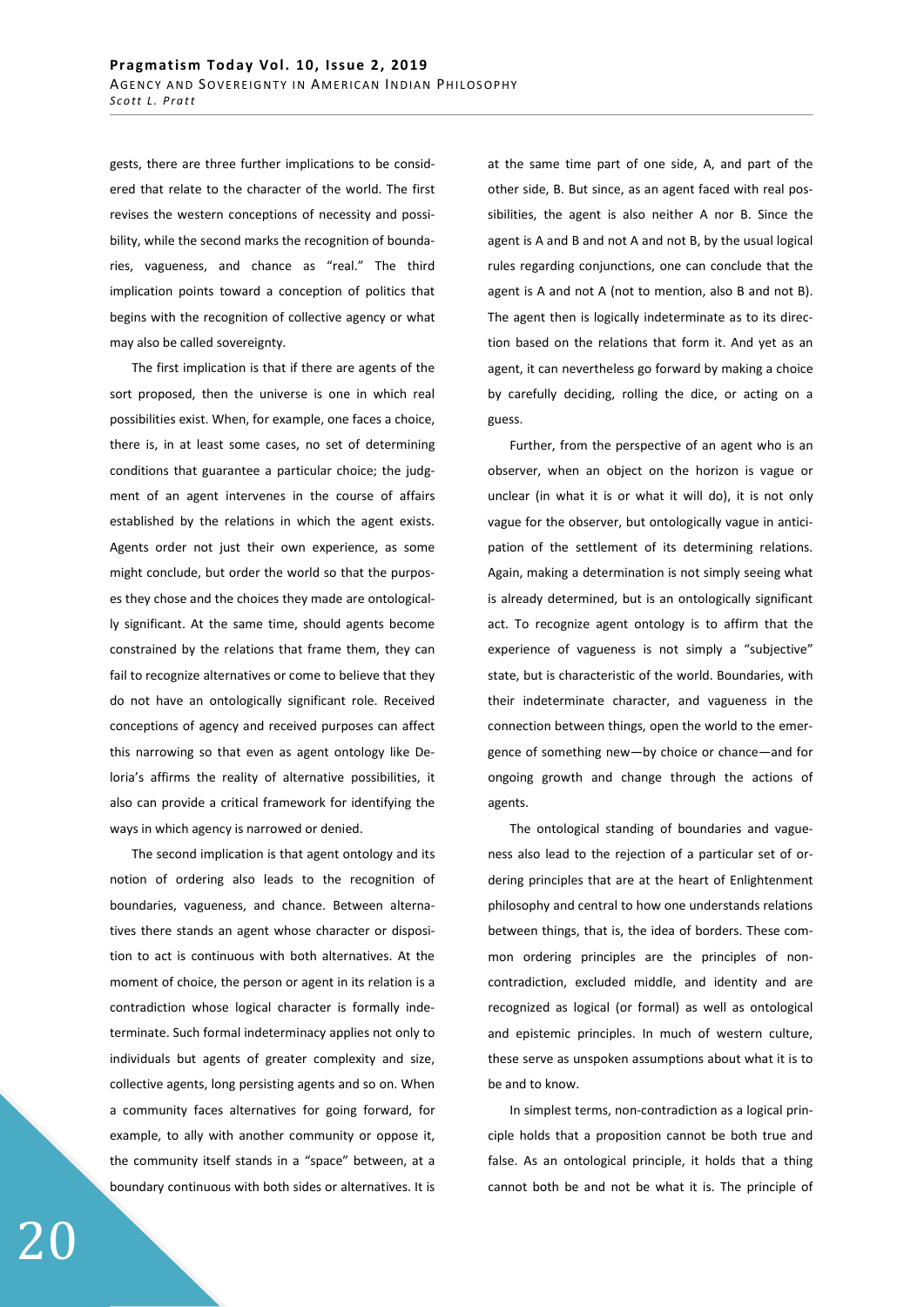excluded middle formally holds that a proposition must be either true or false (and not something in between) and ontologically it requires that a thing either be something (a stone, a human, a Lakota) or not, thus rejecting the idea of something ontologically in between. The principle of identity in logic holds that a term is identical with itself, while ontologically identity means that a thing (or a person or a category) is identical with itself, that is, it remains the thing it is.

Agent ontology violates all three principles in each of their versions. Since things are relational and so subject to change as relations change, the principle of identity cannot hold. Since the universe of agents is one in which there are indeterminate borders, vagueness and chance, the principle of excluded middle is rejected. Since incompatible possibilities are "real" and manifested in the character of agents and boundaries, real or true contradictions are possible. According to the principles of agent ontology, the middle is not excluded; things change as a result of changing relations, and contradiction only marks practical conflict and not logical impossibility. The commitments that mark the development of a positive philosophy about what to expect also point to a critical philosophy aimed at challenging the underlying ordering principles of settler society. While agent ontology rejects the ordering principles of Enlightenment logic and ontology as first principles, it can nevertheless recognize them as describing a limited form of agency.

From the perspective of agent ontology, the "agency" of Enlightenment minds (rational individuals) is one that recognizes only certain forms of action as legitimate agency and categorizes other forms of agency as inferior or even as non-agential. The ordering principles of Enlightenment philosophy—non-contradiction, excluded middle and identity—should be seen as practical rules that govern not ontology or knowledge in the abstract, but serve as normative principles for action; that is, they mark a particular kind of agency. Such agency—settler agency—expects borders to be sharp divisions so that one can rightly say that everything must be on one side or the other of any given dividing line and that things remain ontologically unchanging. From this perspective, there can be only one kind of legitimate agent—the sort that adopts non-contradiction, excluded middle, and identity as guiding principles. Agents who do not are problematic, limited and even irrational.

And so settler agency turns out to be only one way to be an agent, albeit a narrow and sometimes dangerous one. Other kinds of agency can operate by affirming betweenness both formally and ontologically and lead to the expectation of both a less clear-cut logical landscape and a more complex world of experience. Indigenous conceptions of agency that emerged historically in contact with European settlers utilize the wider notion and so are able to recognize the narrower form of settler agency as agency nonetheless. While settler agency and western ethics and epistemology sought legitimate agents in a world composed of non-agents—of passive rocks, mountains, trees, and animals operating by instinct—the alternate notion of agency recognized diverse agents and interests and a consequent need for respect and cooperation.

## **III Indigenous Sovereignty**

The third implication of agent ontology is a politics grounded on the recognition of collective agents—tribes, clans, and other sorts of communities—that also have the ability to act with a purpose. This capacity can be called "sovereignty" and can replace or redefine the notion of sovereignty received from dominant western philosophy. In the context of colonial displacement and the imposition of reservations, American Indian tribes as agents became bound up within the systems established by the U.S. government and predicated on a wholly different starting point. For the United States, American Indians were legally and systematically framed as dependent, first as nations and then, in the late 19<sup>th</sup> century, as dependent individuals. With Allotment in 1887, native lands were to conform to a vision of individualism where people were only full-fledged human agents when they operated outside the shared commitments of a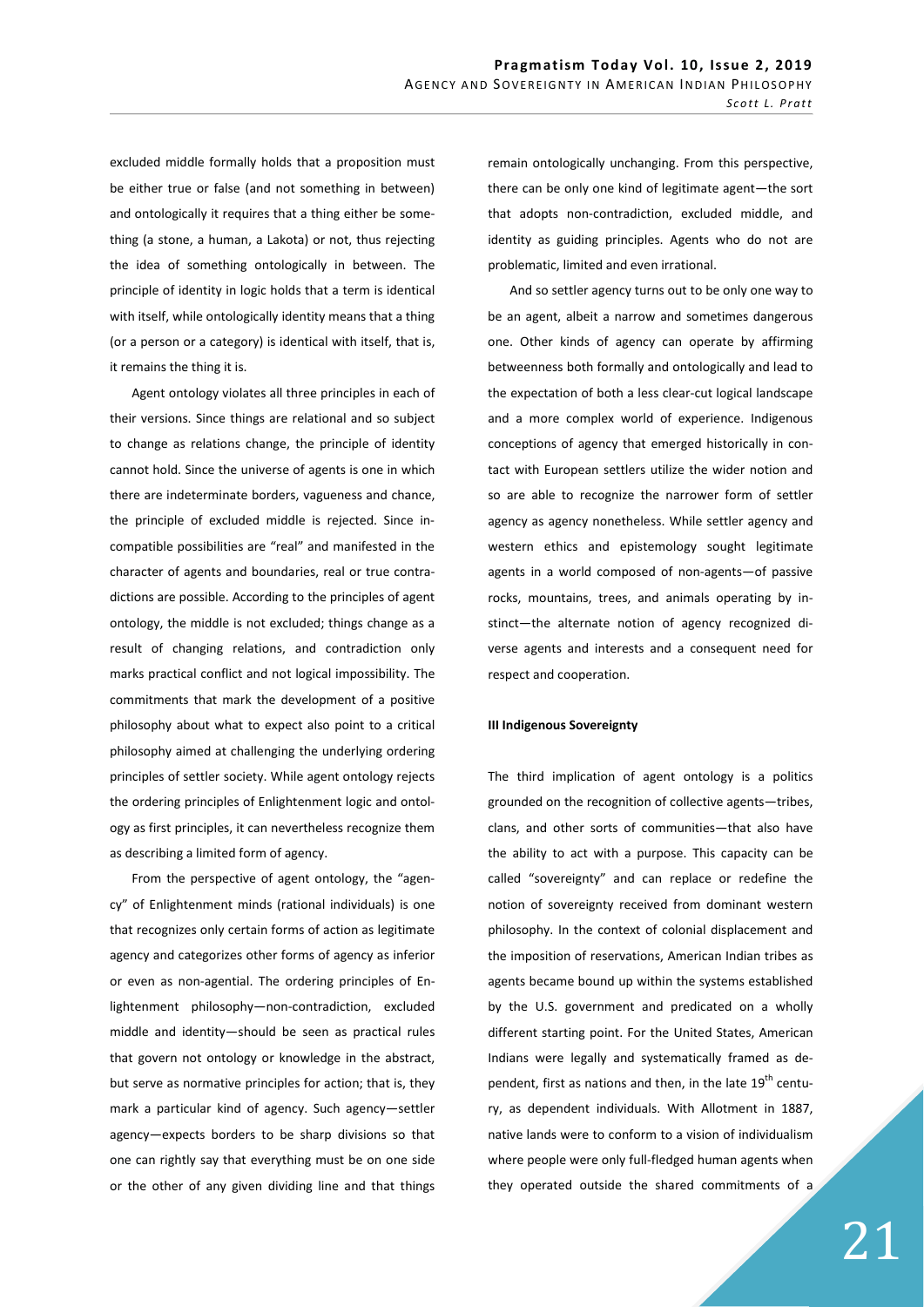group using a particular practice of rationality. From an established commitment to recognition of native peoples as members of nations, boarding schools sought to transform rationality, and citizenship sought to transform membership from tribal membership to membership in the United States and in humanity as a homogeneous whole. By the 1950s, the program of transformation entered what was to be its final stage with the passage of the first termination act by the U. S. Congress in 1953. Now, individual tribes would be legally dissolved leaving native people as proper individual agents unsustained by formative relations except the most abstract and without the sustaining powers of being, for example, Klamath or Chippewa.

In the 1960s, in response to termination and this history of systematic attempts to undermine and displace indigenous ontologies, knowledges, and culture, Deloria, and other activists stood against empire and called for the restoration of American Indian sovereignty. From the perspective of agency, the call for sovereignty became the effort to reestablish or reassert the agency of tribes, reestablishing their distinctiveness and making possible relations between tribes and settler society. But the call for sovereignty was not without risk. In *We Talk You Listen*, Deloria identifies the difficulties bound up with sovereignty. Oppression and persecution of minority groups carried out by the dominant society, of course, must be recognized to be stopped. "In order to validate the persecution of a group," however, "the persecutors must in effect recognize the right of the group to be different." At the same time, "if any group is different in a lasting sense, then it can be kept as a scapegoat for the majority." $^{23}$  In the latter case, recognition of sovereignty becomes an instrument of, rather than a challenge to, oppression.

Taiaiake Alfred proposes an alternative. Consistent with the concept of agency as a product of power and place, he argues that in rejecting the "classic notion of sovereignty"<sup>24</sup> it is possible to "recognize our mutual dependency, to realize that indigenous and nonindigenous communities are permanent features of our political and social landscape, to embrace the notion of respectful co-operation on equal terms, and to apply the peacemaking principles on which were based both the many great pre-contact North American confederacies and the later alliances that allowed European societies to establish themselves and flourish on this continent."<sup>25</sup> Sandy Grande, in her book, *Red Pedagogy*, concludes that on Alfred's account "'sovereignty' becomes a project organized to defend and sustain the basic right of indigenous peoples to exist in 'wholeness' and to thrive in their relations with other peoples. Local (tribal) and global aims come together in solidarity around the shared goal of decolonization."<sup>26</sup> In the context of the recognition of agency, "indigenous perspectives," Alfred says, "offer alternatives, beginning with the restoration of a regime of respect."<sup>27</sup>

In the end, Deloria and Alfred argue for a similar approach to standing against empire. In each case, they are interested first in re-figuring the world in terms of its living agency. If sovereignty is taken as "the agency of a collective" then the alternative model emerges. In *We Talk You Listen*, Deloria concludes, echoing Eastman, that "America needs a new religion." Describing the activism of the late 1960s, he continues, "Nearly every event and movement today shows signs of fulfilling this role, but none has the centered approach that would permit it to dig its roots in and survive."<sup>28</sup> This "religion" is one that leads to "rigorous adherence to the values of racial and other groups." "If my conclusion is correct … [f]urther generalization about how we are all alike—all people are useless today. Definite points of view, new logic, and

<sup>23</sup> Deloria, Jr., Vine, *We Talk You Listen*, New York: Macmillan, 1970, p. 117.

<sup>24</sup> Alfred, Taiaiake, *Peace, Power, Righteousness: An Indigenous Manifest*, second edition, Oxford: Oxford University Press, 2009, p. 77.

 $25$  Ibid.

<sup>26</sup> Grande, Sandy, *Red Pedagogy: Native American Social and Political Thought*, Lanham: Rowman and Littlefield, 2004, p. 171. 27 Alfred, Taiaiake, Sovereignty, *A Companion to American Indian History*, edited by Philip J. Deloria and Neal Salisbury, Malden, MA: Blackwell Publishing, 2002, p. 471. 28 Deloria, *We Talk, You Listen*, p.17.